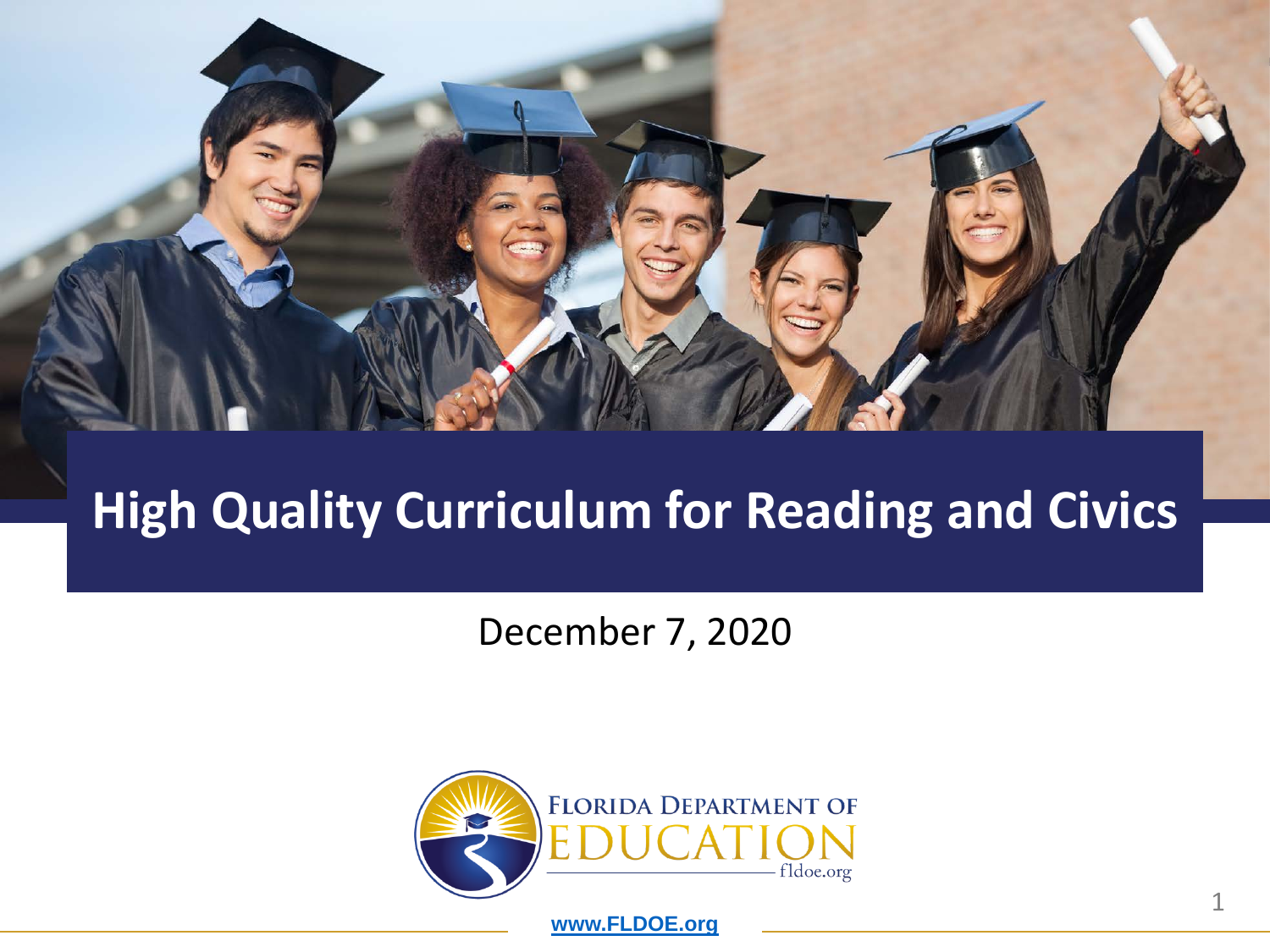

#### **CARES Act Literacy Focus**



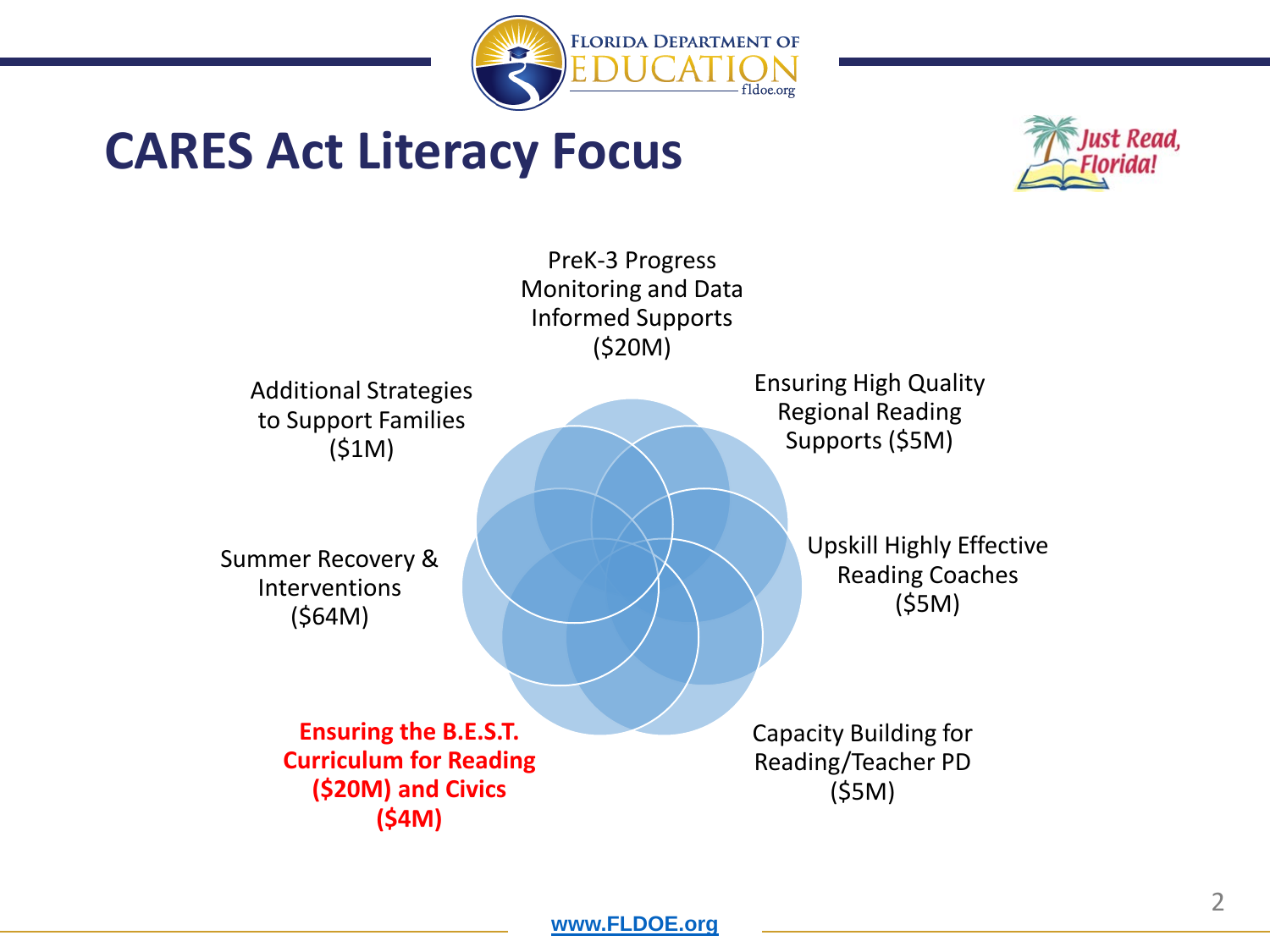

#### **High Quality Curriculum for Reading**

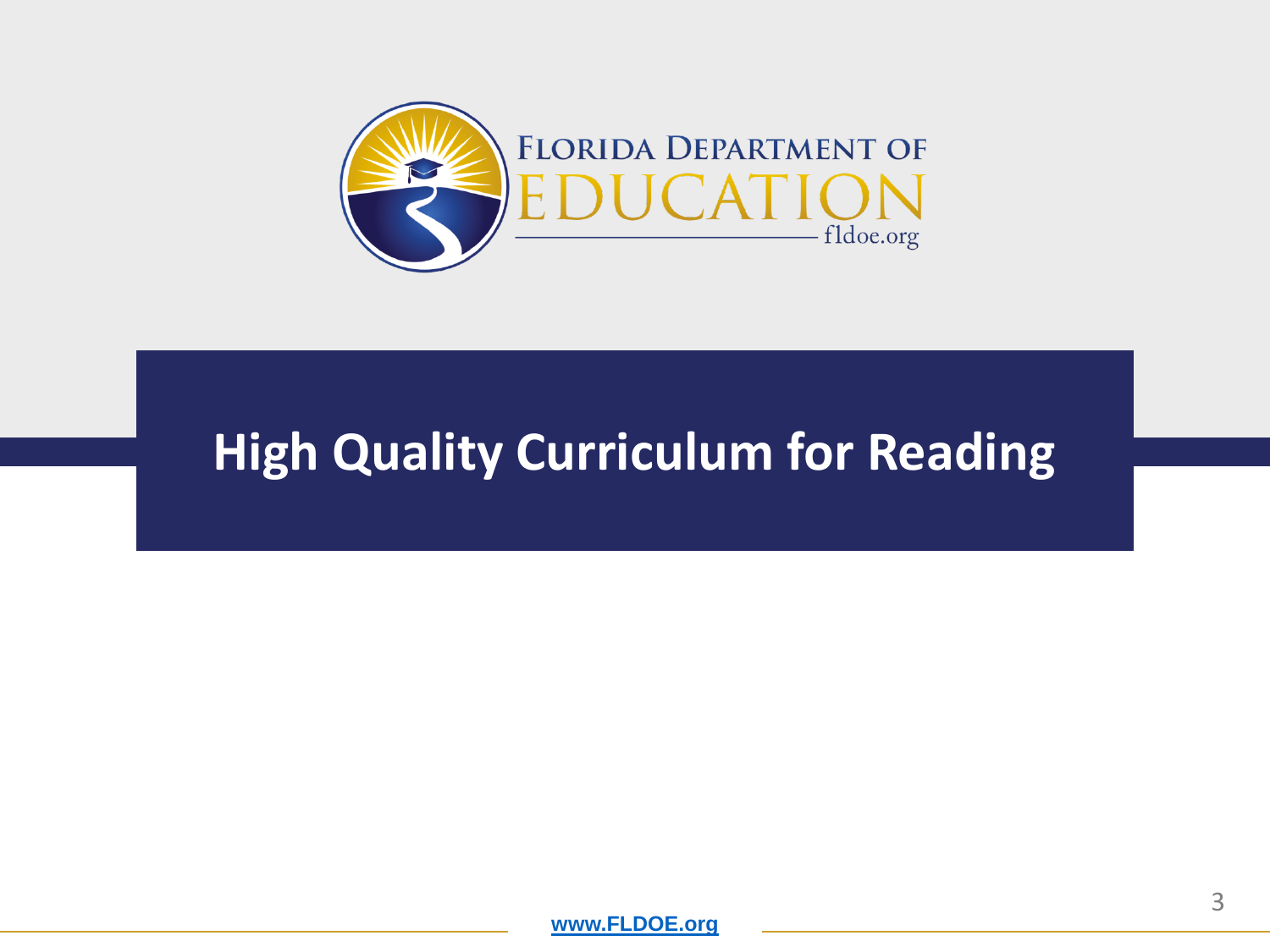

# **Ensuring the B.E.S.T Curriculum for Reading (\$20 million)**

#### **Purpose:**

Support LEAs, including Charter School LEAs, with high-quality reading curriculum that is evidence-based, targeted to elementary schools with the greatest achievement gap, and implemented for K-3 students who have been identified with a reading deficiency or a substantial deficiency in reading and therefore need Tier 2 or Tier 3 instructional supports.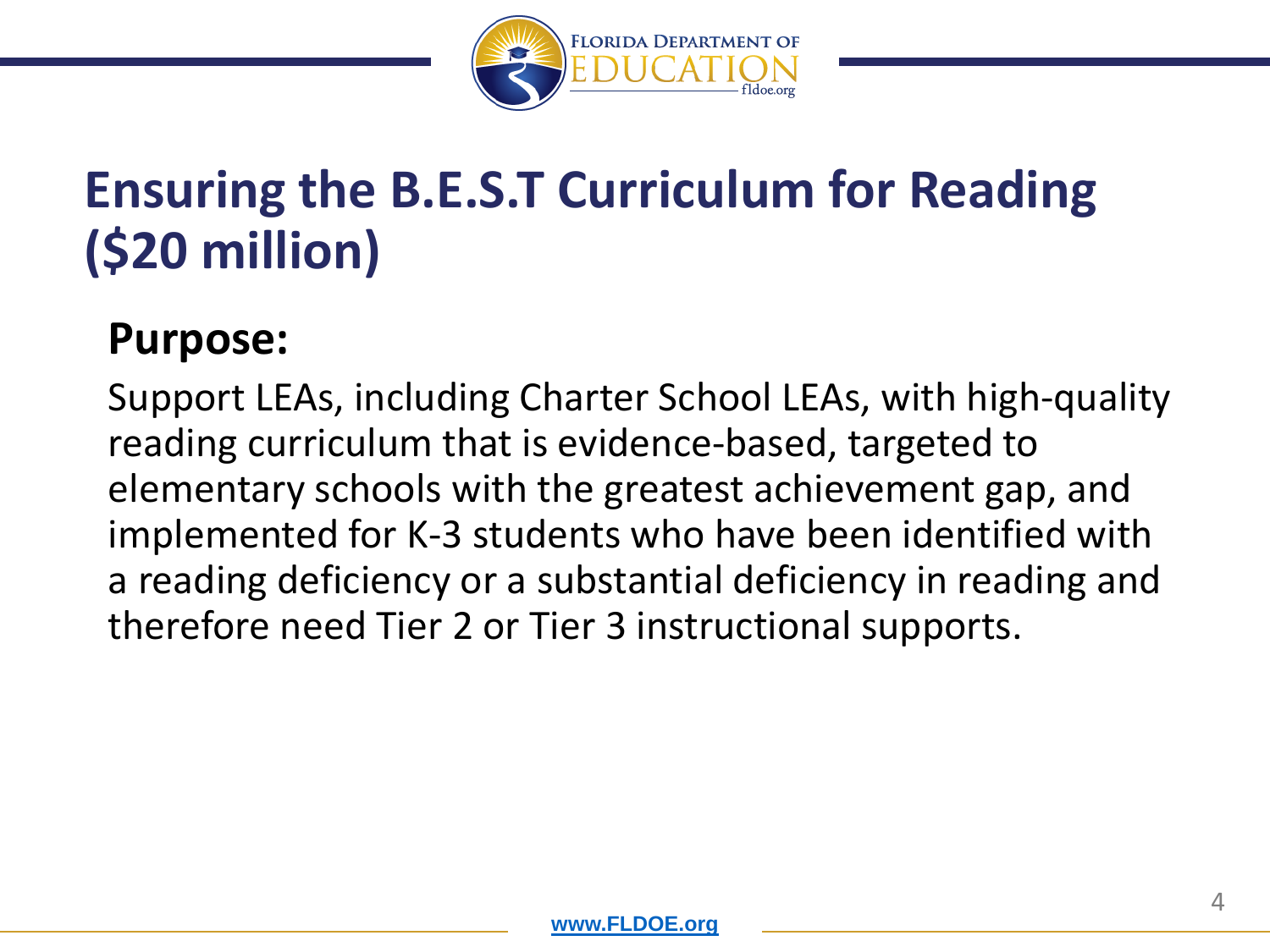

# **Ensuring the B.E.S.T Curriculum for Reading**

**Funding:** \$20 million

**Budget Allocation:** Based on 2019-20 Final FEFP Calculation, K-3 UFTE

**Deadline for Application:** On or before January 5, 2021 **Timeline:** January 5, 2021 through July 31, 2022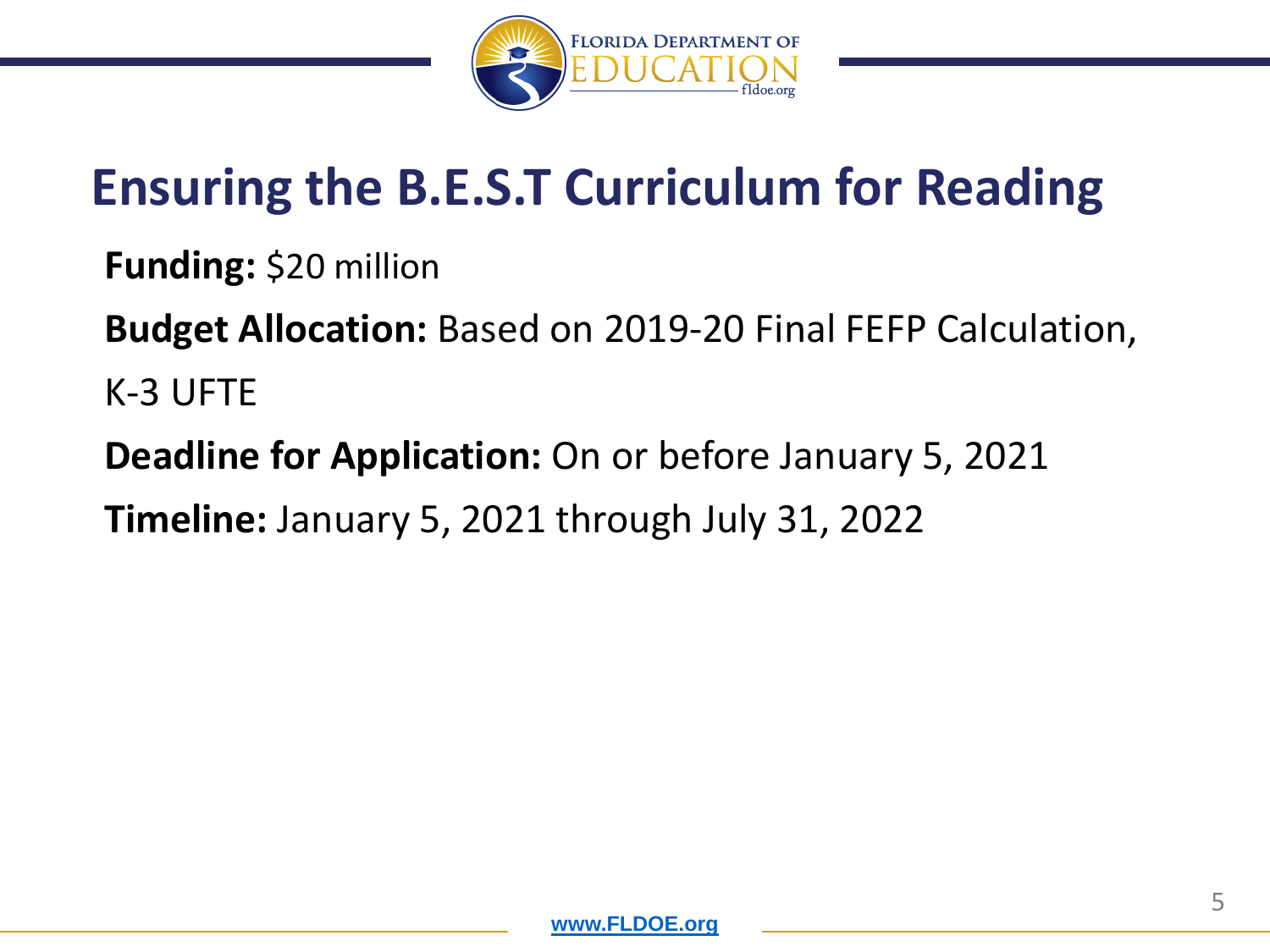

#### **Key Assurances**

**Assurance 1:** Prioritize elementary schools with the greatest achievement gap for participation.

**Assurance 2:** Identify need for a particular program and/or instructional practice based on most recent student assessment data.

**Assurance 3:** Select a K-3 program and/or an instructional practice aligned to the B.E.S.T. ELA Standards and the science of reading (explicit and systematic instruction in phonological awareness, phonics, fluency, vocabulary and comprehension, as applicable to need) with strong, moderate or promising levels of evidence as defined by ESSA, has an effect size of .20, at a minimum, and meets the needs of the target population.

**Assurance 4:** Ensure the curriculum will have the capacity to extend beyond direct classroom instruction, and provide options for parents/families to support learning in the home.

**Assurance 5:** Ensure LEA's capacity to implement the program and/or instructional practice with fidelity.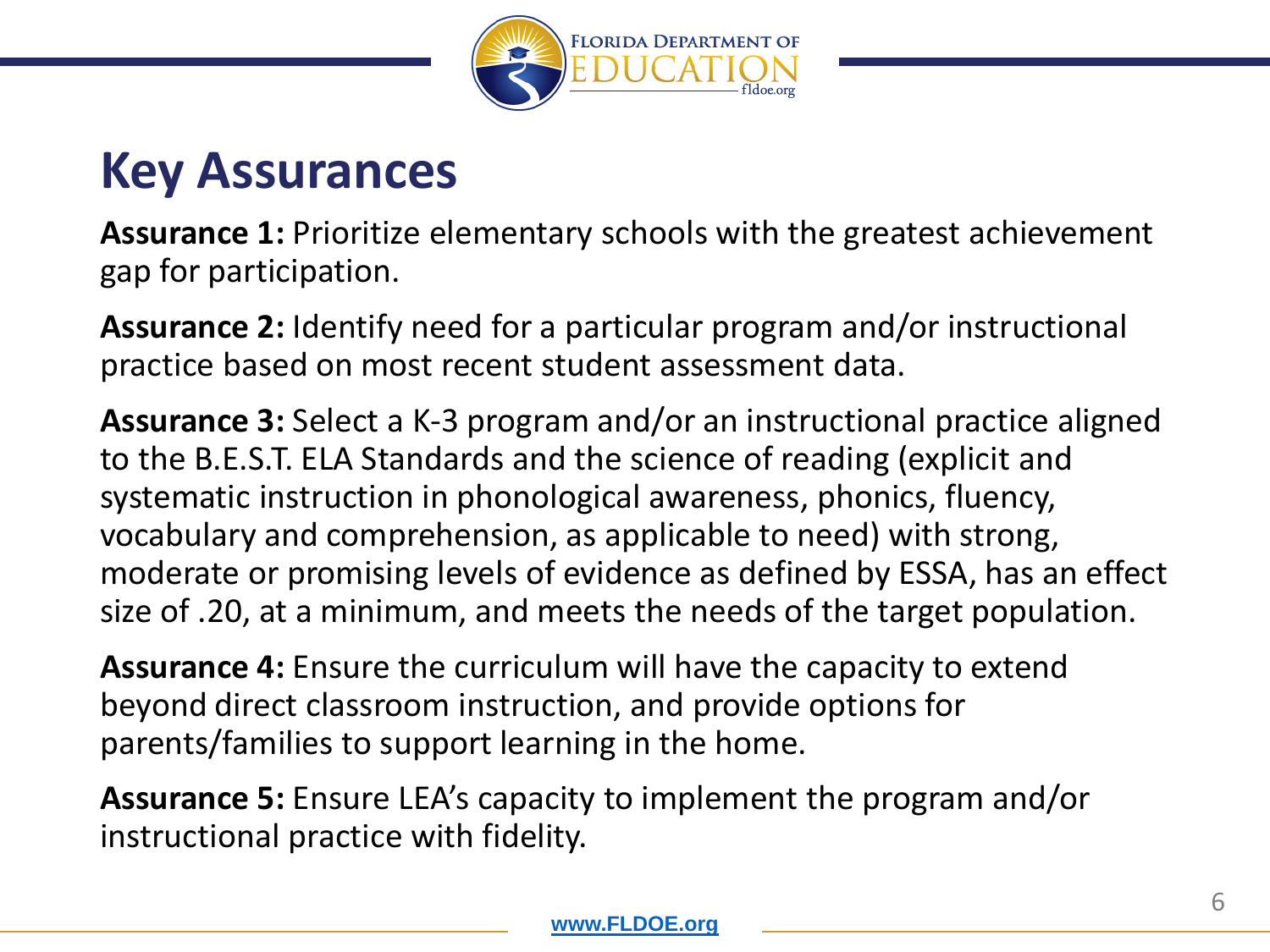

#### **Key Assurances continued…**

**Assurance 6:** Submit supportive evidence of the program that proves evidence-level is strong, moderate, or promising as defined by ESSA, and has an effect size of .20, at a minimum. LEAs should review the evidencebase of the program/practice to ascertain whether the studies were conducted with students that are similar to the LEAs target population.

**Assurance 7:** Provide quality initial and ongoing training on the program/practice purchased, and ongoing support for effective implementation.

**Assurance 8:** Implement selected program with fidelity in identified elementary schools in 2021-22.

**Assurance 9:** Leverage State Regional Literacy Directors (SRLDs) for support for effective implementation of the program.

**Assurance 10:** Submit a quarterly report and a final report to the Department, as prescribed by the Department, that include updates on program implementation and pre/post assessment data to measure progress and impact on student reading achievement.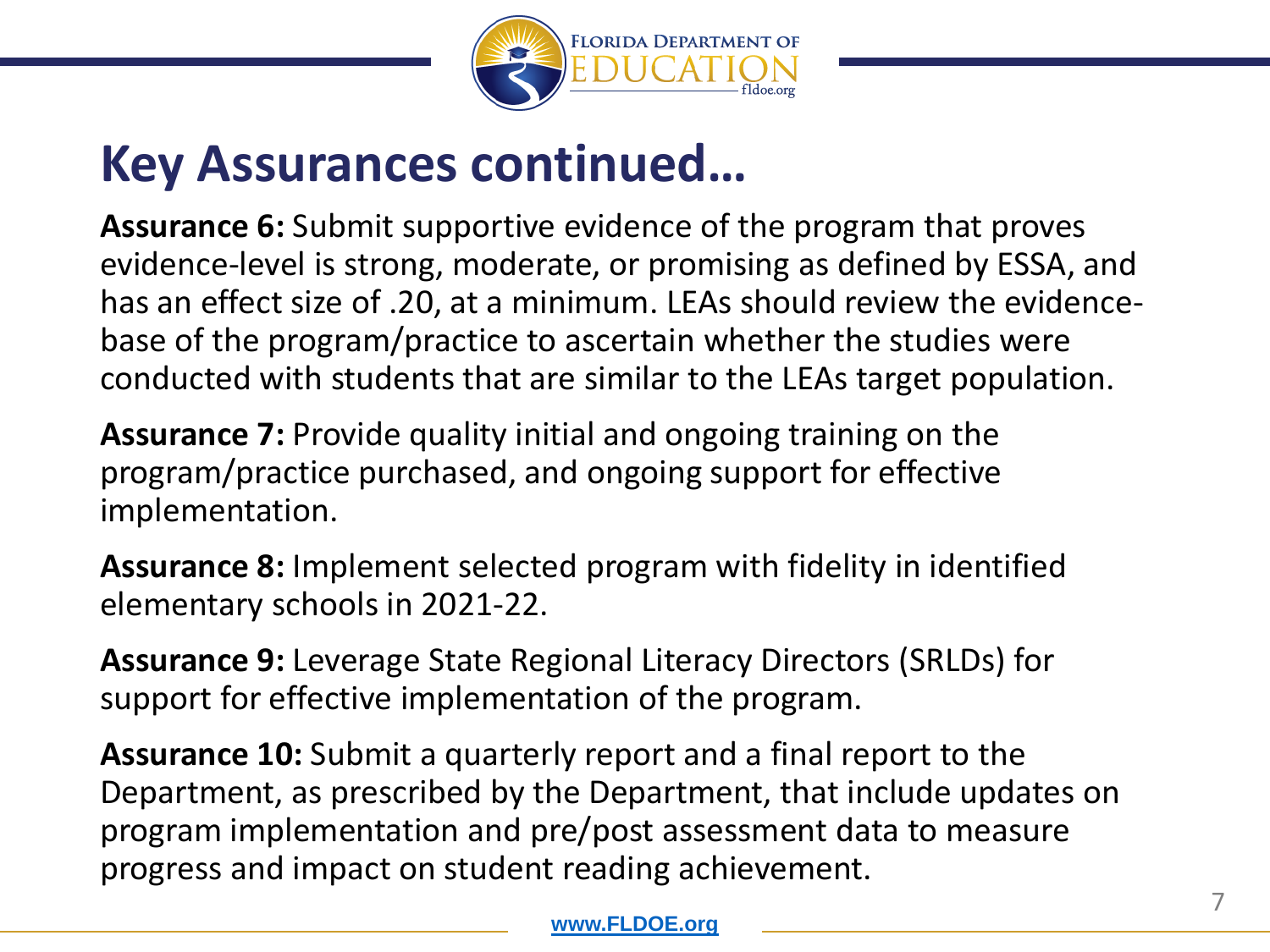

#### **Key Assurances continued…**

- **Assurance 11:** The LEA will provide equitable services to students and teachers in non-public schools as required under 18005 of Division B of the CARES Act. The LEA will provide equitable services to students and teachers in non-public schools located within the LEA in the same manner as provided under section 1117 of the ESEA, as determined through timely and meaningful consultation with representatives of non-public schools.
	- The LEA will ensure that a public agency will maintain control of funds for the services and assistance provided to a non-public school under the ESSER Fund.
	- The LEA will ensure that a public agency will have title to materials, equipment, and property purchased with ESSER funds.
	- The LEA will ensure that services to a non-public school with ESSER funds will be provided by a public agency directly, or through contract with, another public or private entity.
	- To verify that expenditures hereunder for equitable services meets the criteria established in the Request for Applications, the LEA will collect the required assurance from non-public schools, as described in the Request for Applications.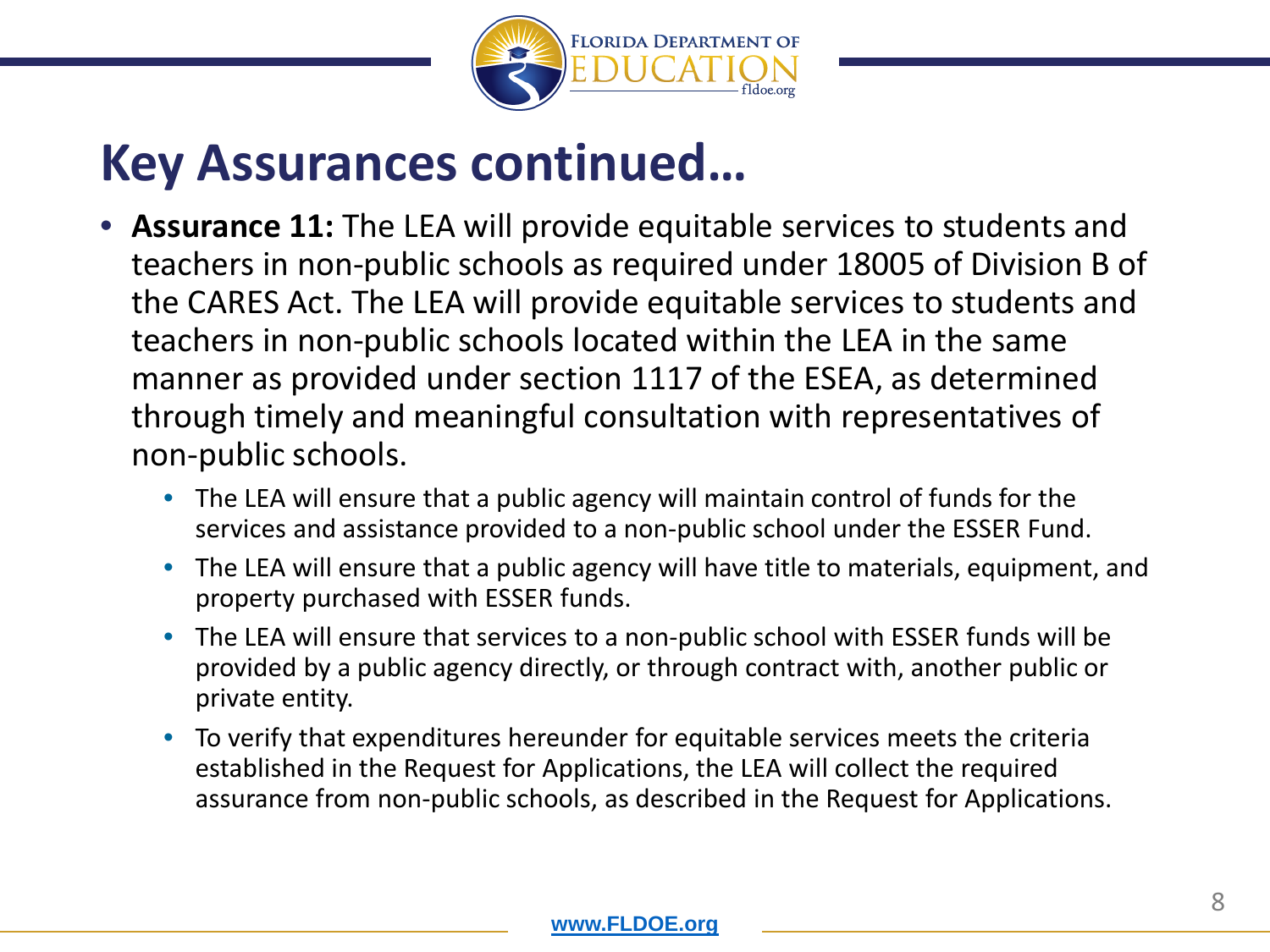

#### **Assurance 11 – Equitable Services, continued**

- The amount of the equitable services set-aside for this program must be determined based on the proportionate share of Title I eligible students, grades K-3.
- The services to be provided are determined through consultation. Examples: after consultation, LEA could calculate allocations among private schools based on total enrollment, or weighted for poverty.
- See revised USED guidance dated October 9, 2020: https://oese.ed.gov/files/2020/10/Providing-Equitable-[Services-under-the-CARES-Act-Programs-Update-10-9-](https://oese.ed.gov/files/2020/10/Providing-Equitable-Services-under-the-CARES-Act-Programs-Update-10-9-2020.pdf) 2020.pdf

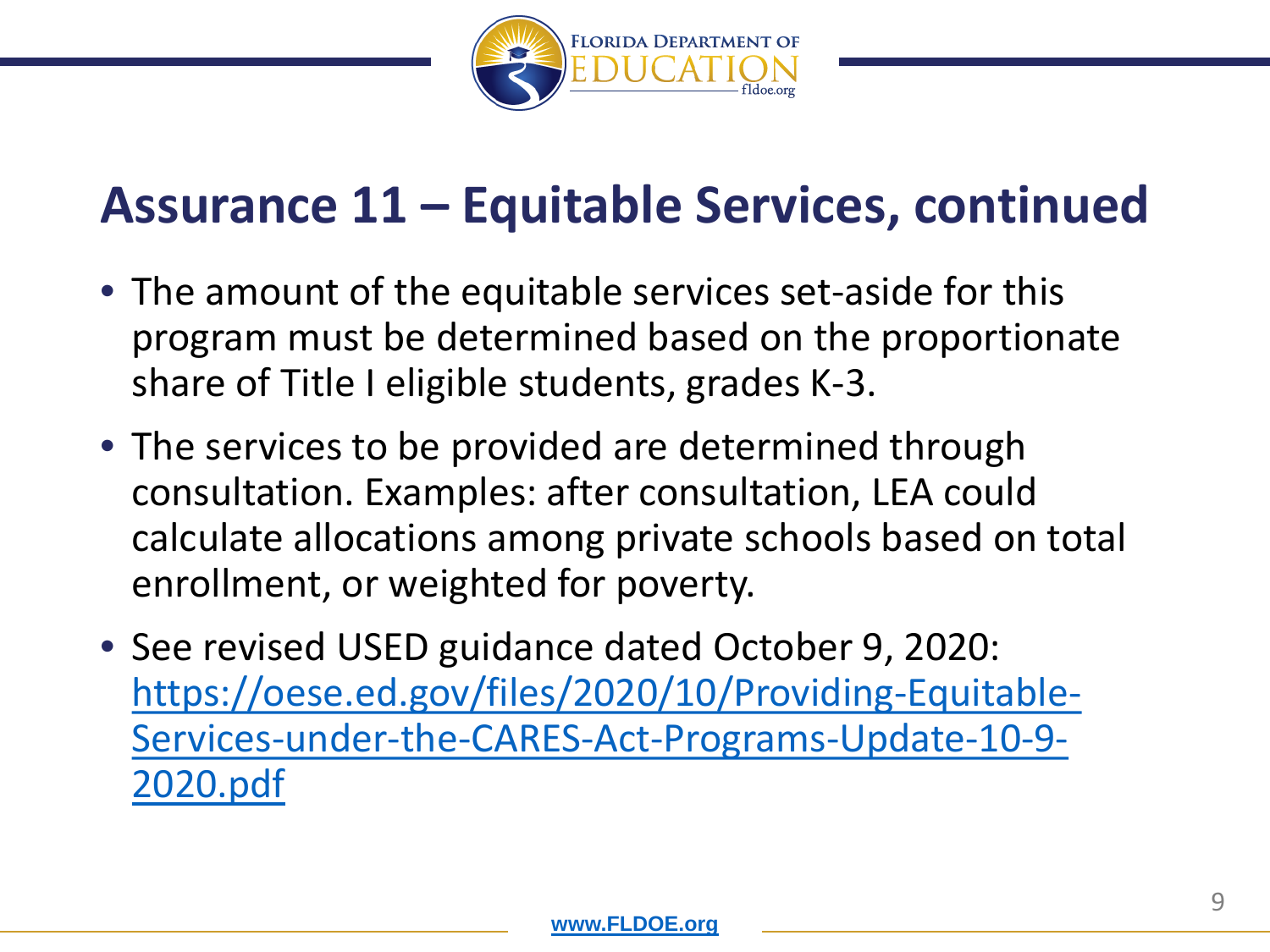

#### **Key Assurances continued…**

• **Assurance 12:** (For school district LEAs) The LEA will provide an allocation to all charter schools within its district. Unless otherwise agreed between the district and the charter school(s), the charter school allocation shall be not less than the pro-rata share of the district's total allocation, after calculation of equitable services, based on the district's total unweighted FTE for grades K-3. The allocations for new or significantly expanded charter schools shall be based on 2020-21 unweighted FTE enrollment data. In addition, to verify that expenditures hereunder by or for charter schools meets the criteria established in the Request for Applications, the LEA will collect the required assurance from charter schools, as described in the Request for Applications.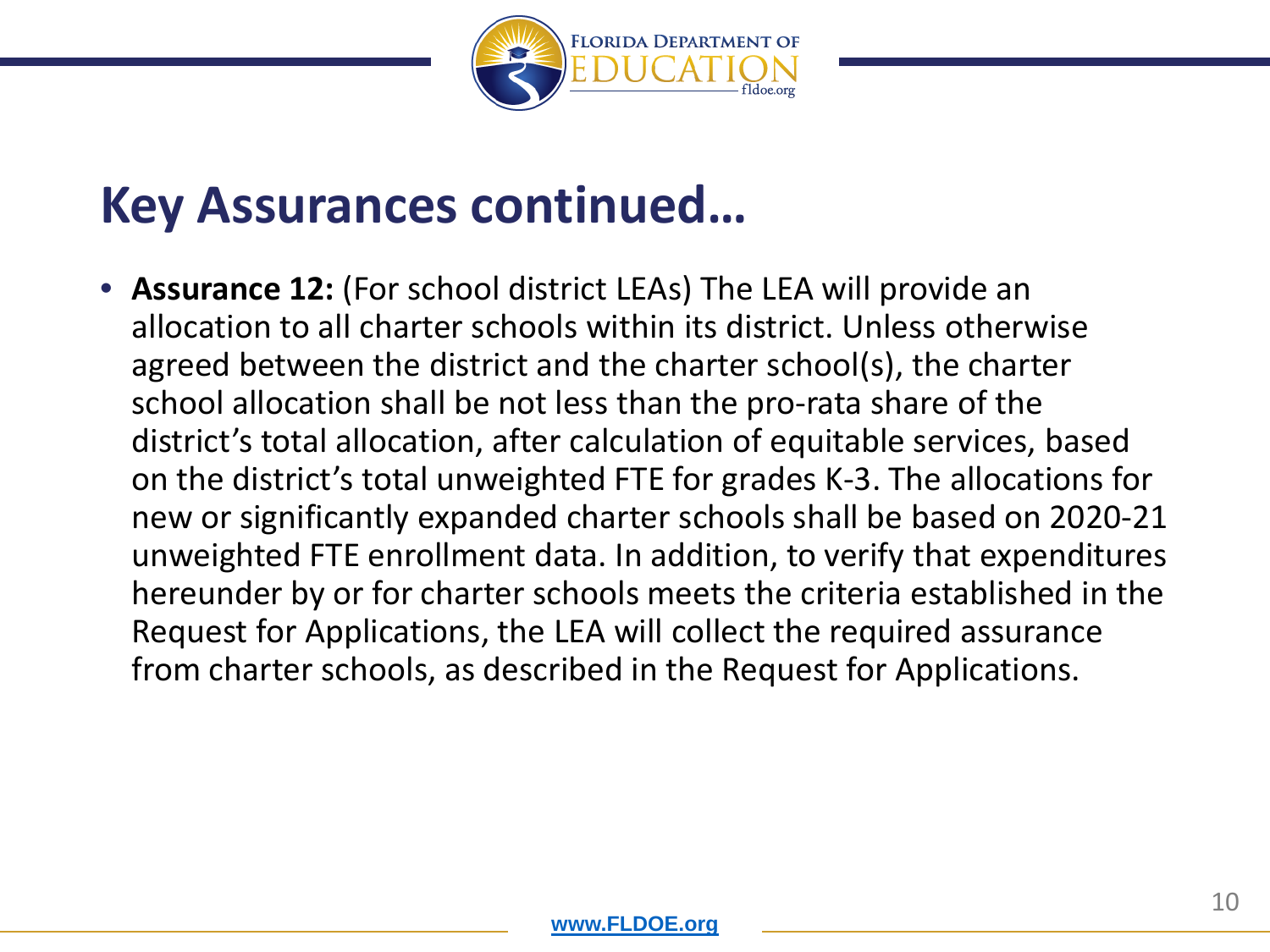

### **Being Good Consumers of Research to Identify Evidence-based Practices/Programs**

- To help districts select programs/practices proven to be effective, Just Read, Florida!, in partnership with REL-SE, will host a training on being good consumers of research to identify evidence-based practices/programs
- **Training date:** Wednesday, December 9<sup>th</sup>, 1-3pm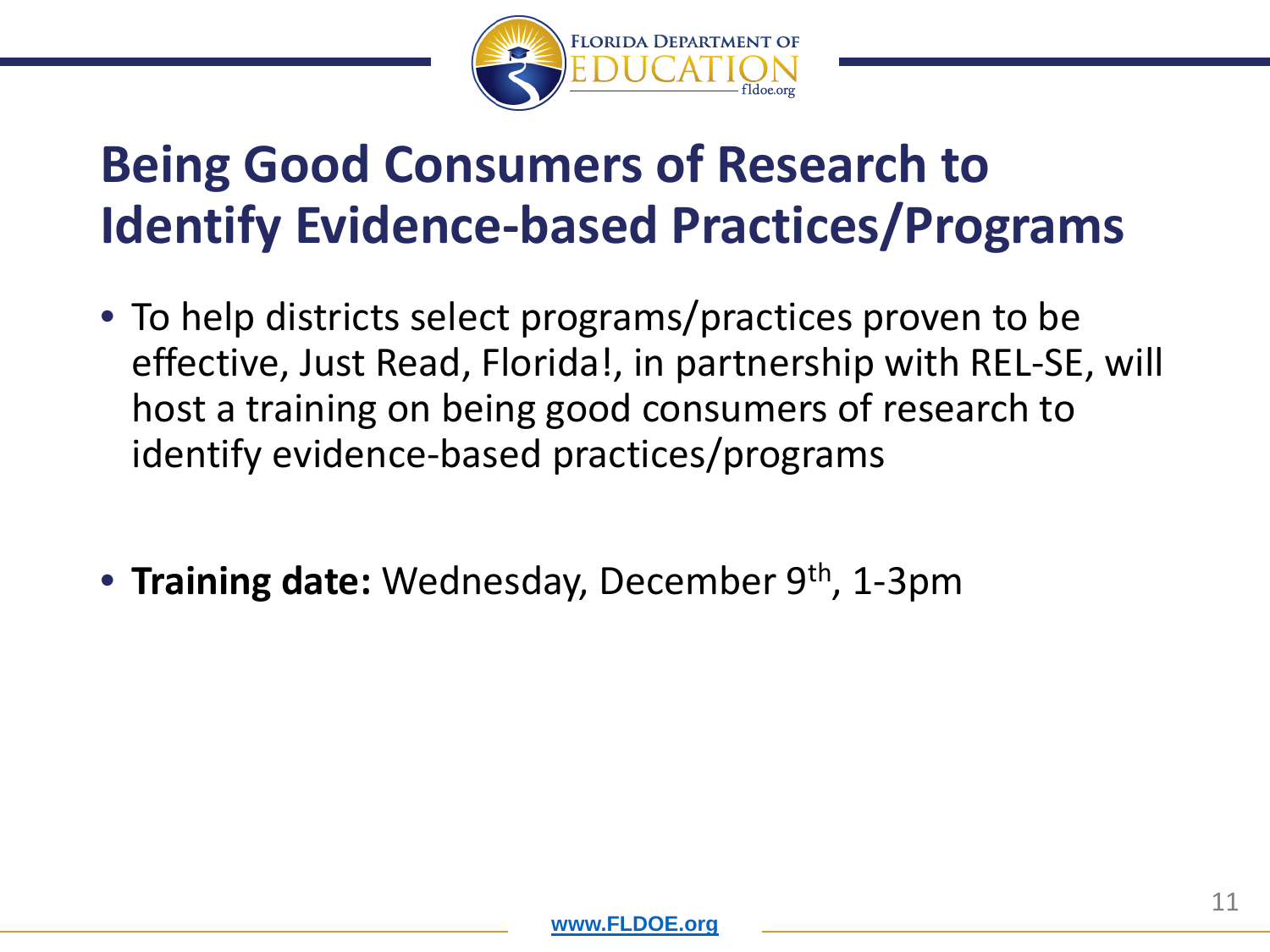



#### **Program Contact**

*Cari Miller, Vice Chancellor for Literacy Achievement 850-245-9426 or [Cari.Miller2@fldoe.org](mailto:Cari.Miller2@fldoe.org)*

#### **Grants Management Contact**

*Mari Presley, Assistant Deputy Commissioner, Finance & Operations 850-717-8693 or [Mari.Presley@fldoe.org](mailto:Mari.Presley@fldoe.org)*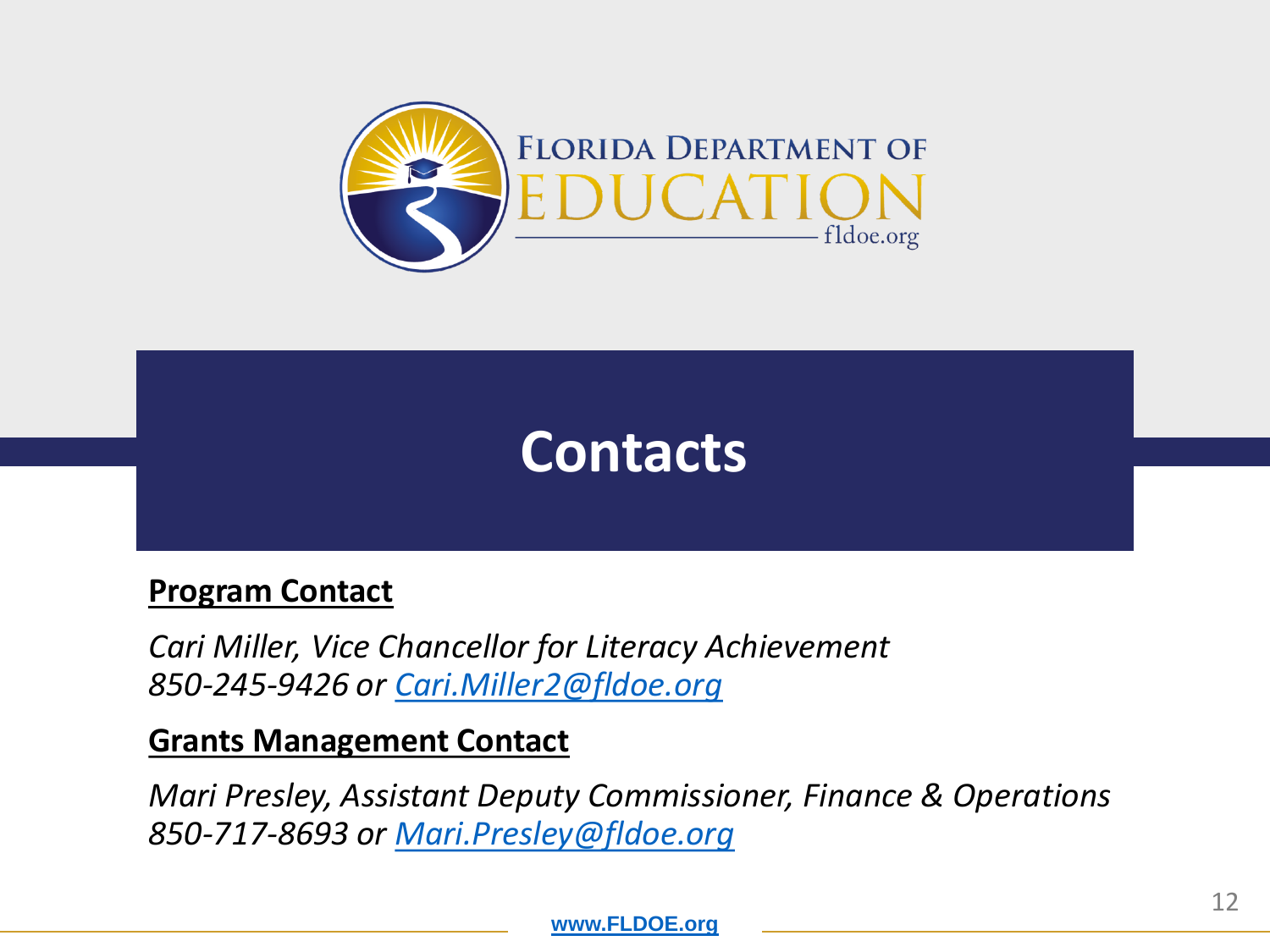

# **High Quality Curriculum for Civics**

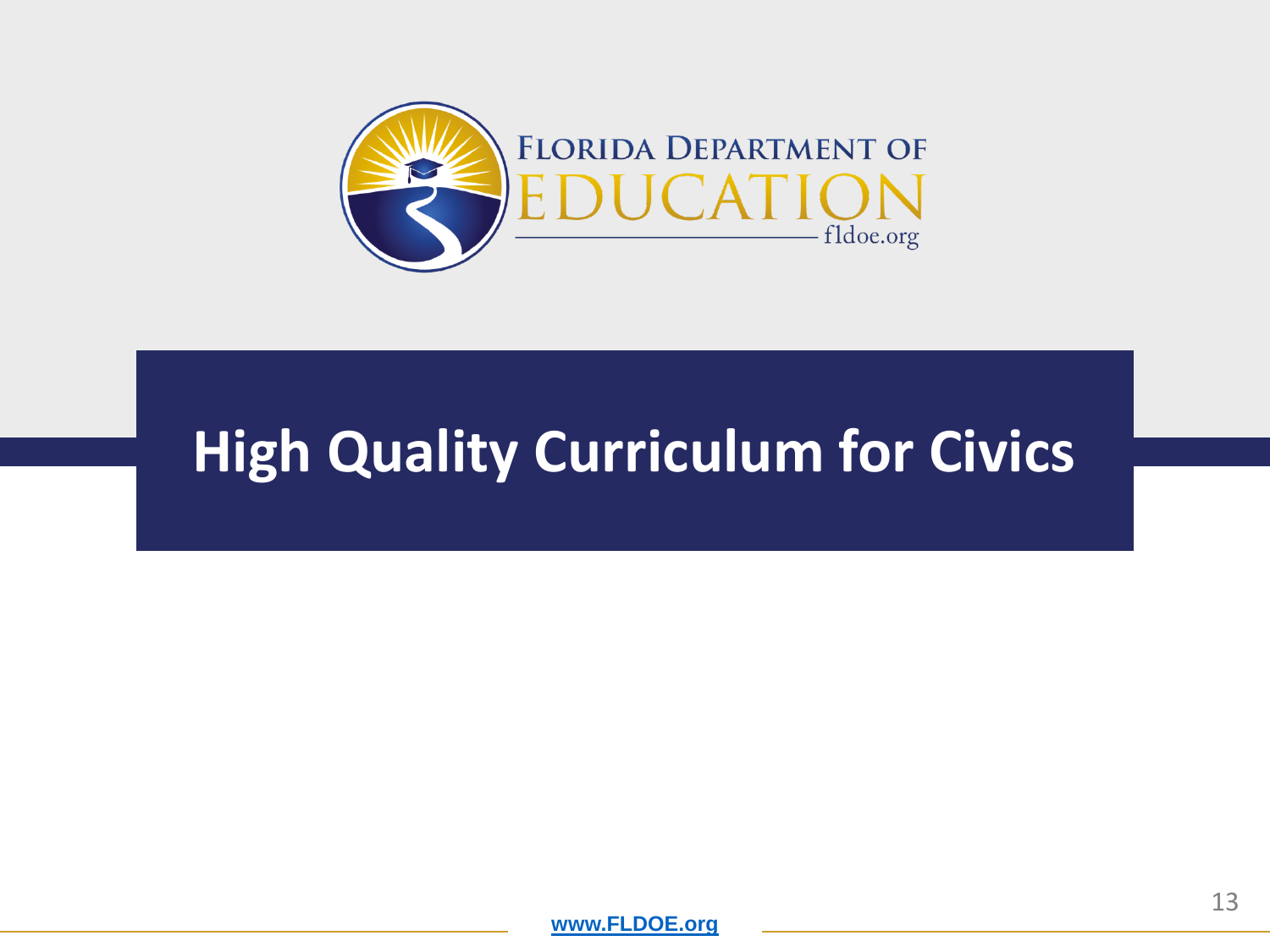

# **K-12 Civic Literacy Reading List RFA (\$4 million)**

- Florida's new B.E.S.T. English Language Arts (ELA) Standards became the first in the nation to include a K-12 Civic Literacy Reading List.
- This funding is intended to help LEAs buy books from this list.
- Books must be purchased in accordance with the booklist prioritization chart included in the RFA.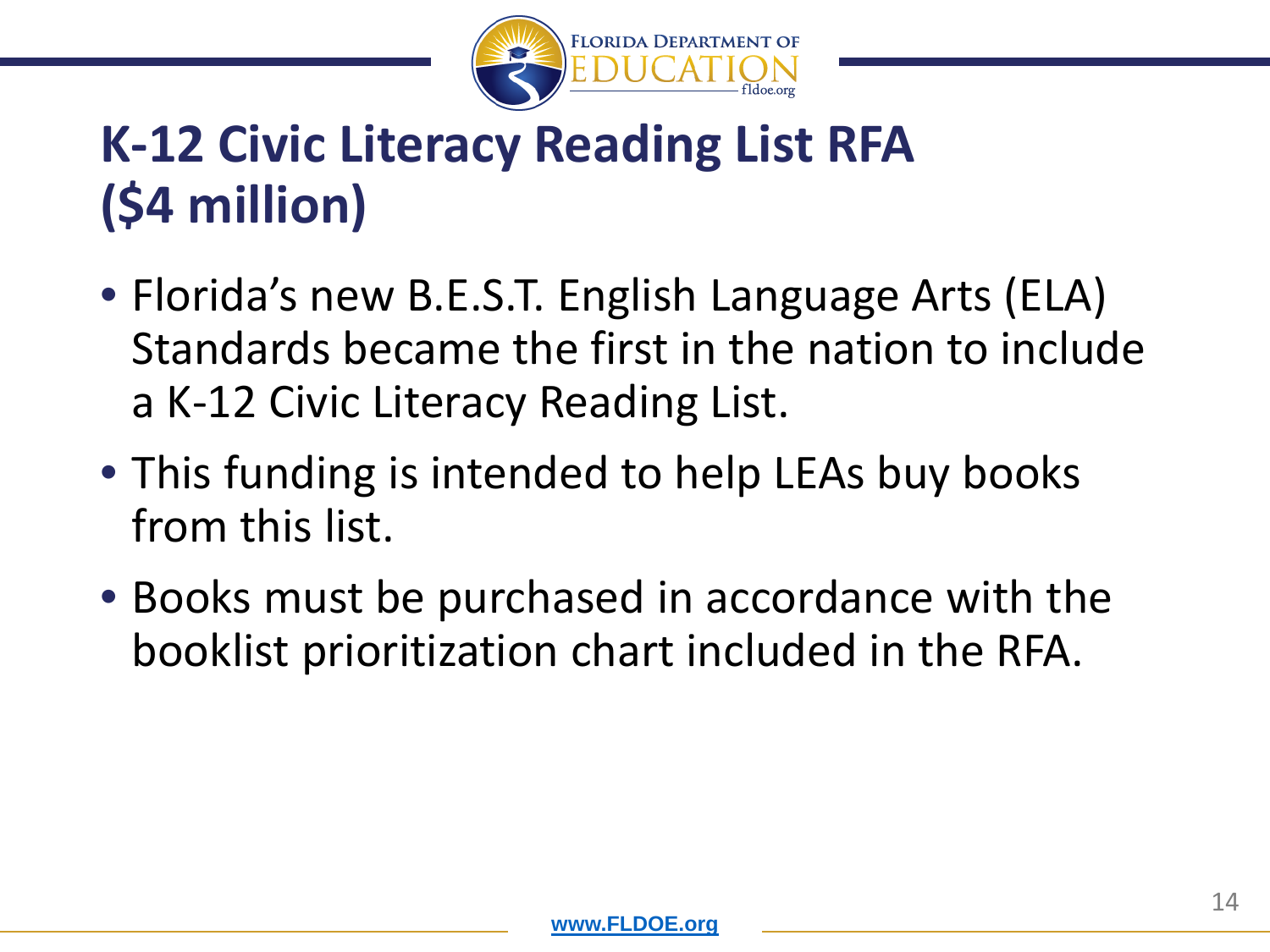

### **K-12 Civic Literacy Reading List RFA**

- The allocation chart in the RFA includes the specific funding reserved for each LEA.
- From the total LEA allocation, each LEA shall provide an allocation of \$1027.00 to each charter school in their district.

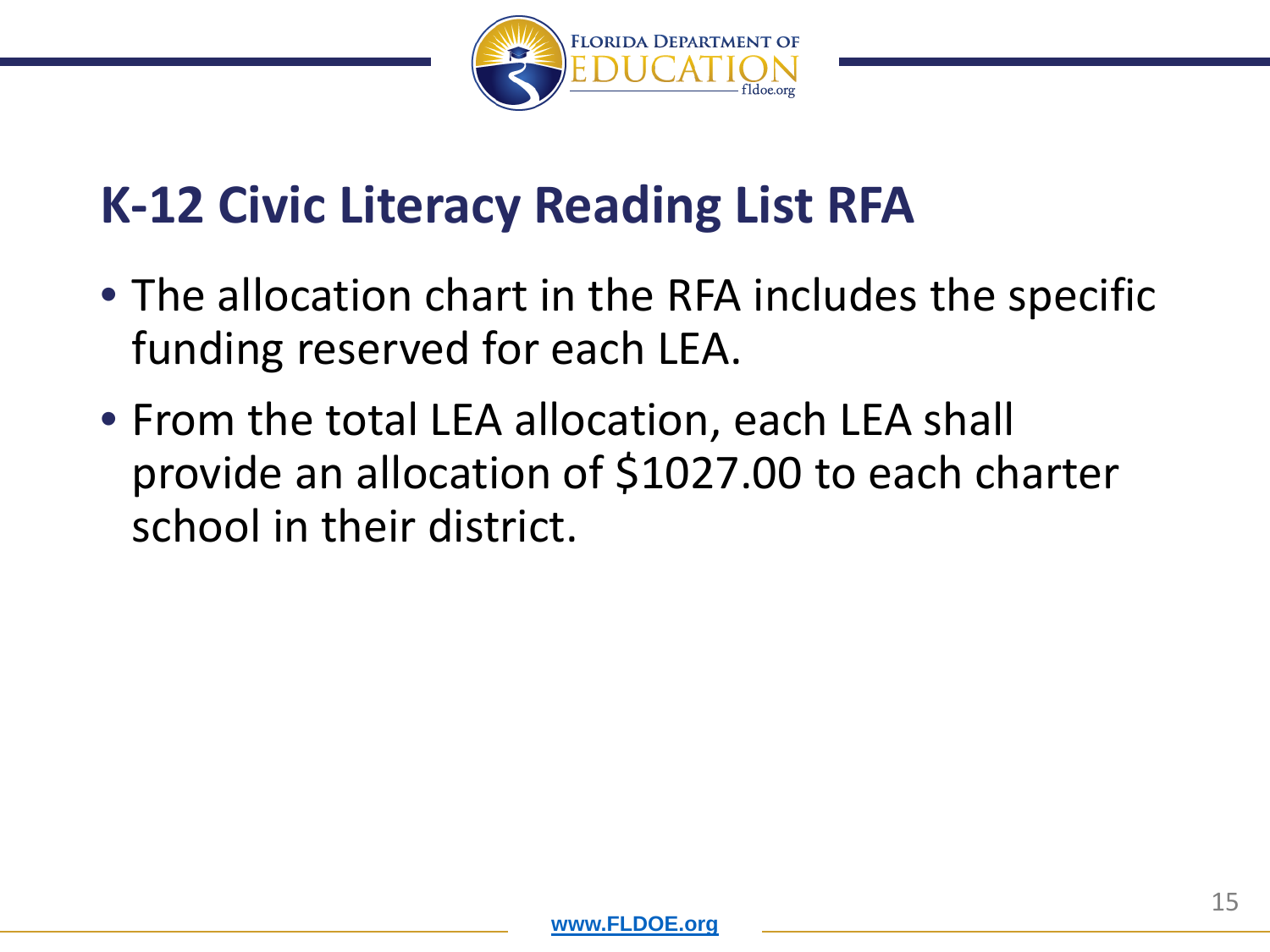

# **K-12 Civic Literacy Reading List RFA**

**Funding:** \$4 million

**Budget Allocation:** Based on the number of schools governed by each LEA

**Deadline for Application:** On or before January 5, 2021

**Timeline:** January 5, 2021 through July 31, 2022

**District Contact Survey:** If your district would like to apply for this non-competitive funding opportunity, please complete this [survey](https://forms.office.com/Pages/ResponsePage.aspx?id=exC_Y2_Lc0GMHBQGu1y3lG4w3J6T-HVLsGOrWsRVNuVUMUVHT1JaN05VTlpLWUUzMkhUWjAwVTU4WC4u) to identify your district's point of contact for this project and, at minimum, one alternate contact by January 1, 2021.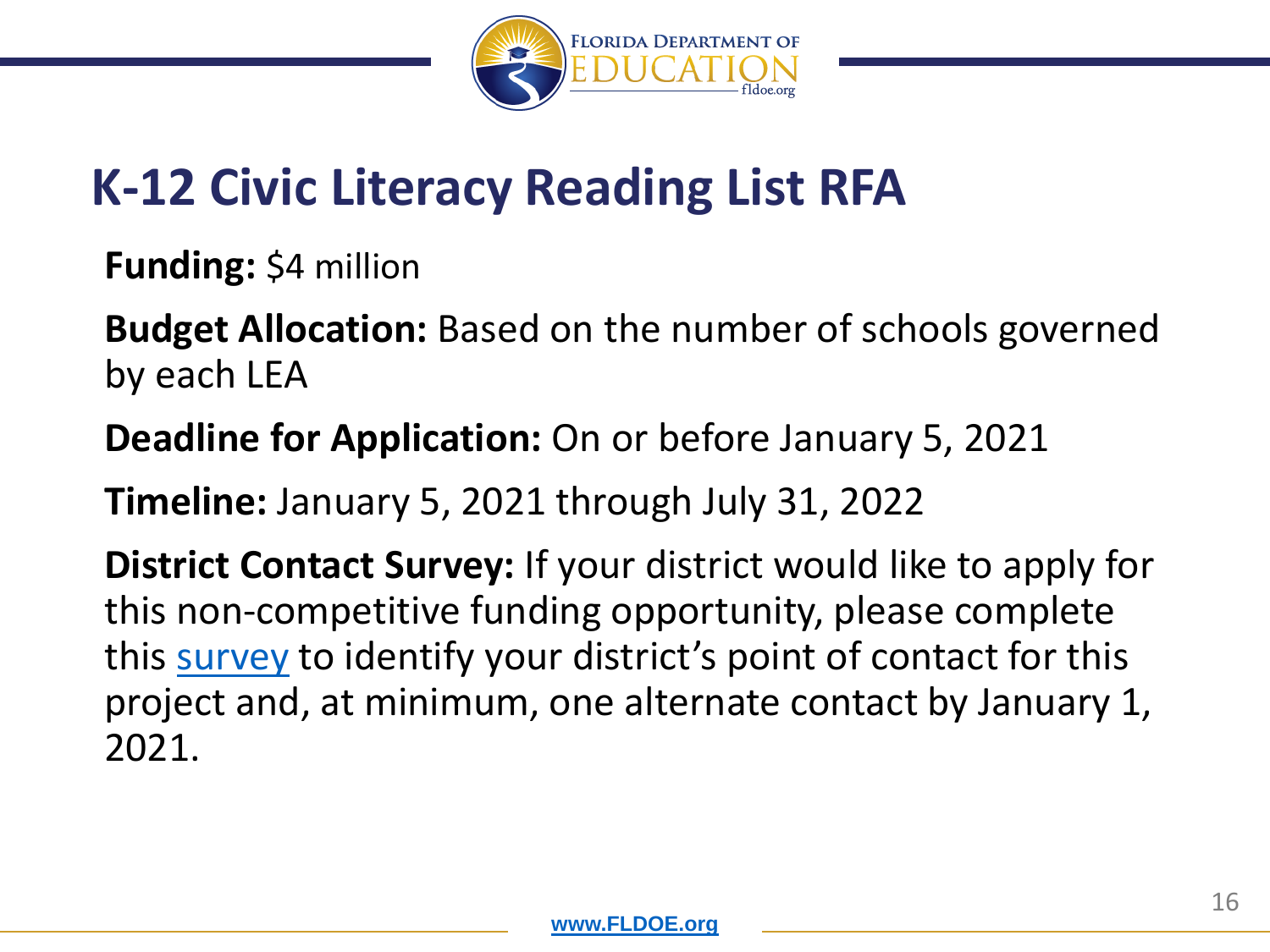

# **K-12 Civic Literacy Reading List RFA Equitable Services**

- The LEA must provide equitable services.
- The amount of the equitable services set-aside for this program must be determined based on the proportionate share of Title I eligible students, grades K-12.
- The services to be provided are determined through consultation. Examples: after consultation, LEA could calculate allocations among private schools based on total enrollment, or weighted for poverty.
- See revised USED guidance dated October 9, 2020: https://oese.ed.gov/files/2020/10/Providing-Equitable-[Services-under-the-CARES-Act-Programs-Update-10-9-](https://oese.ed.gov/files/2020/10/Providing-Equitable-Services-under-the-CARES-Act-Programs-Update-10-9-2020.pdf) 2020.pdf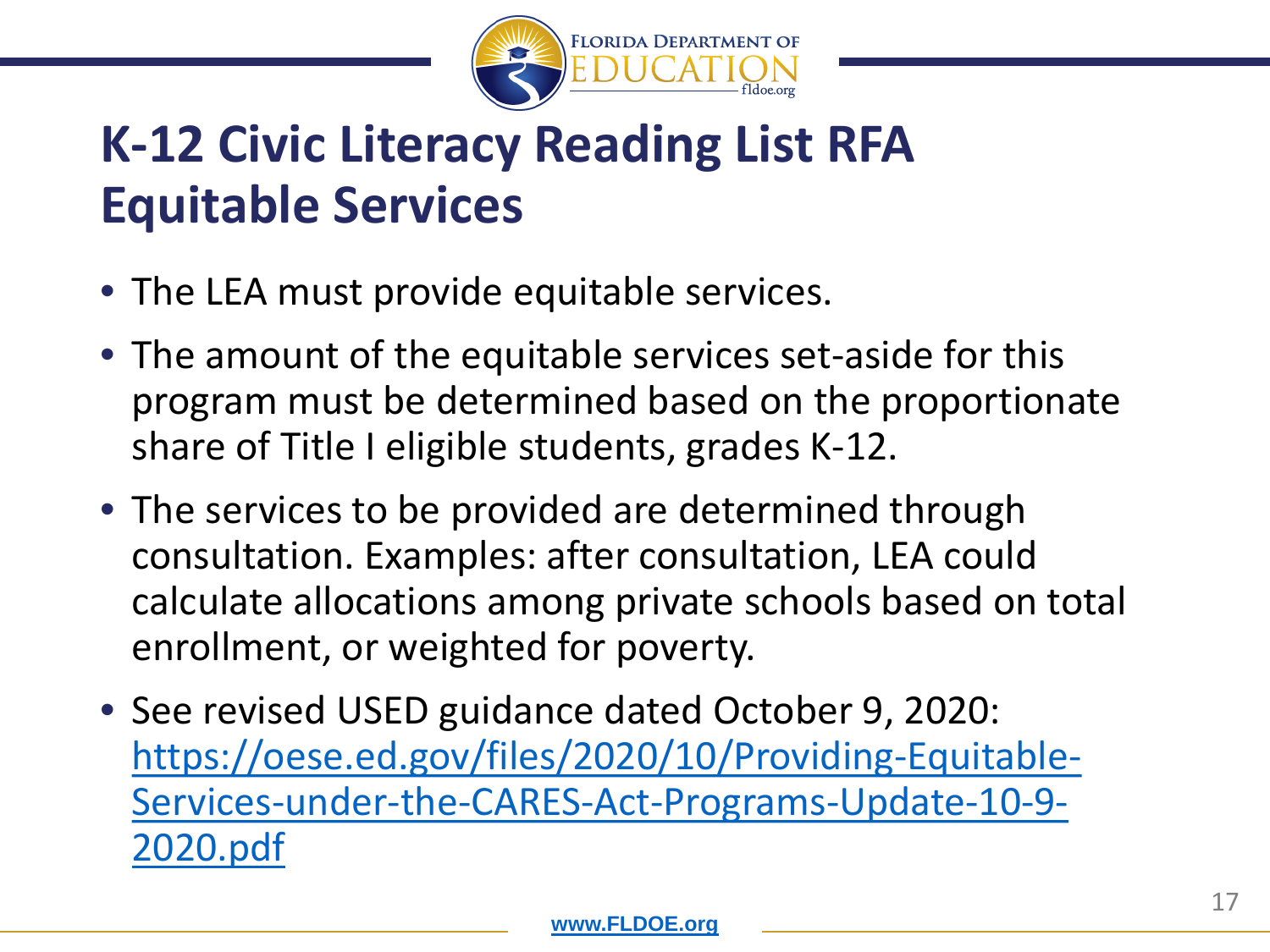

# **Questions?**

#### **Program Contact**

*Michael DiPierro, Director of Standards, Bureau of Standards and Instructional Support 850-245-9773 or [Michael.DiPierro@fldoe.org](mailto:Michael.DiPierro@fldoe.org)*

#### **Grants Management Contact**

*Felicia Williams-Taylor, Director, Office of Grants Management 850-245-0717 or [Felicia.Williams-Taylor@fldoe.org](mailto:Felicia.Williams-Taylor@fldoe.org)*

**[www.FLDOE.org](http://www.fldoe.org/)**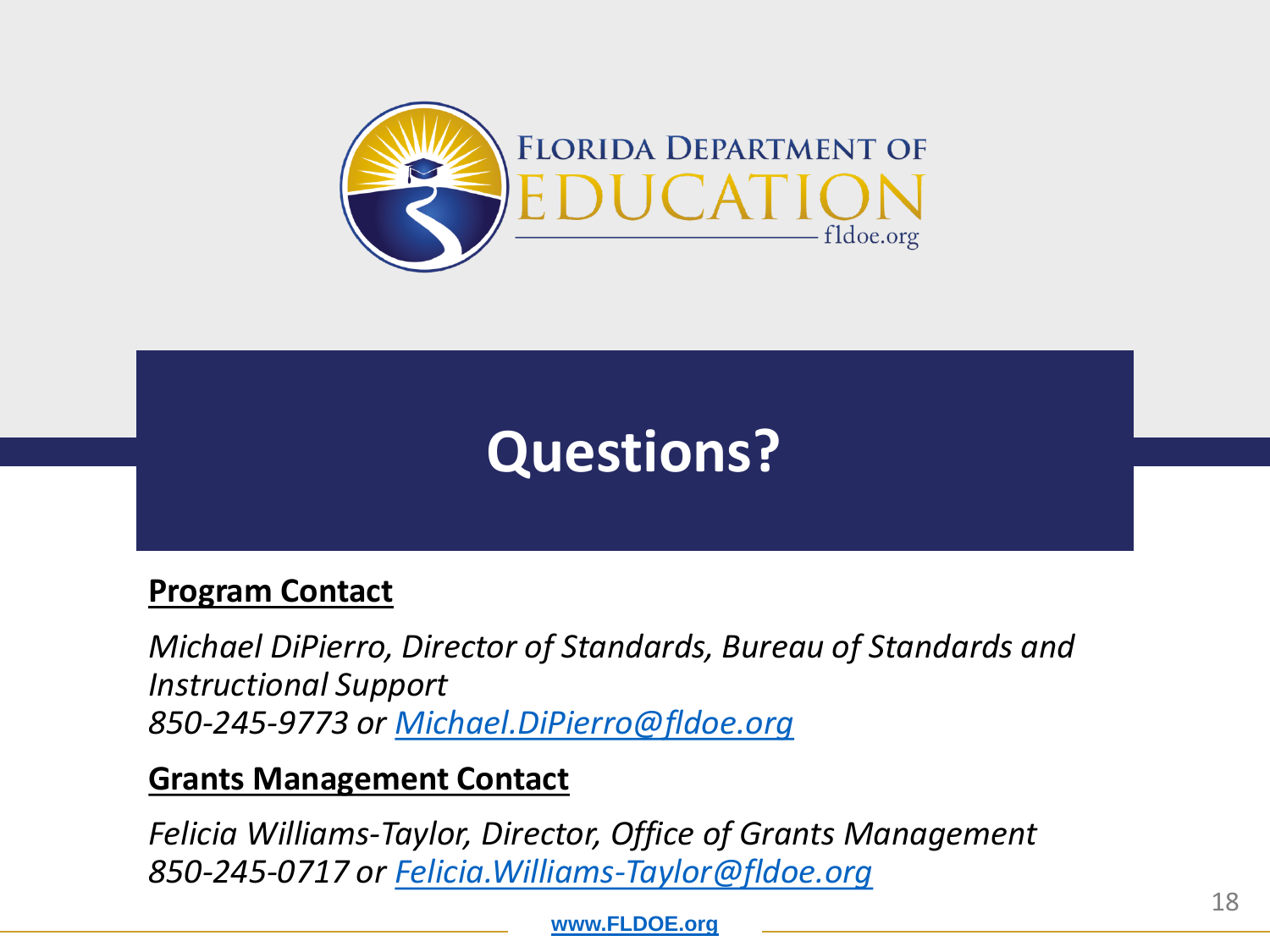

### **General Information for Both RFAs**

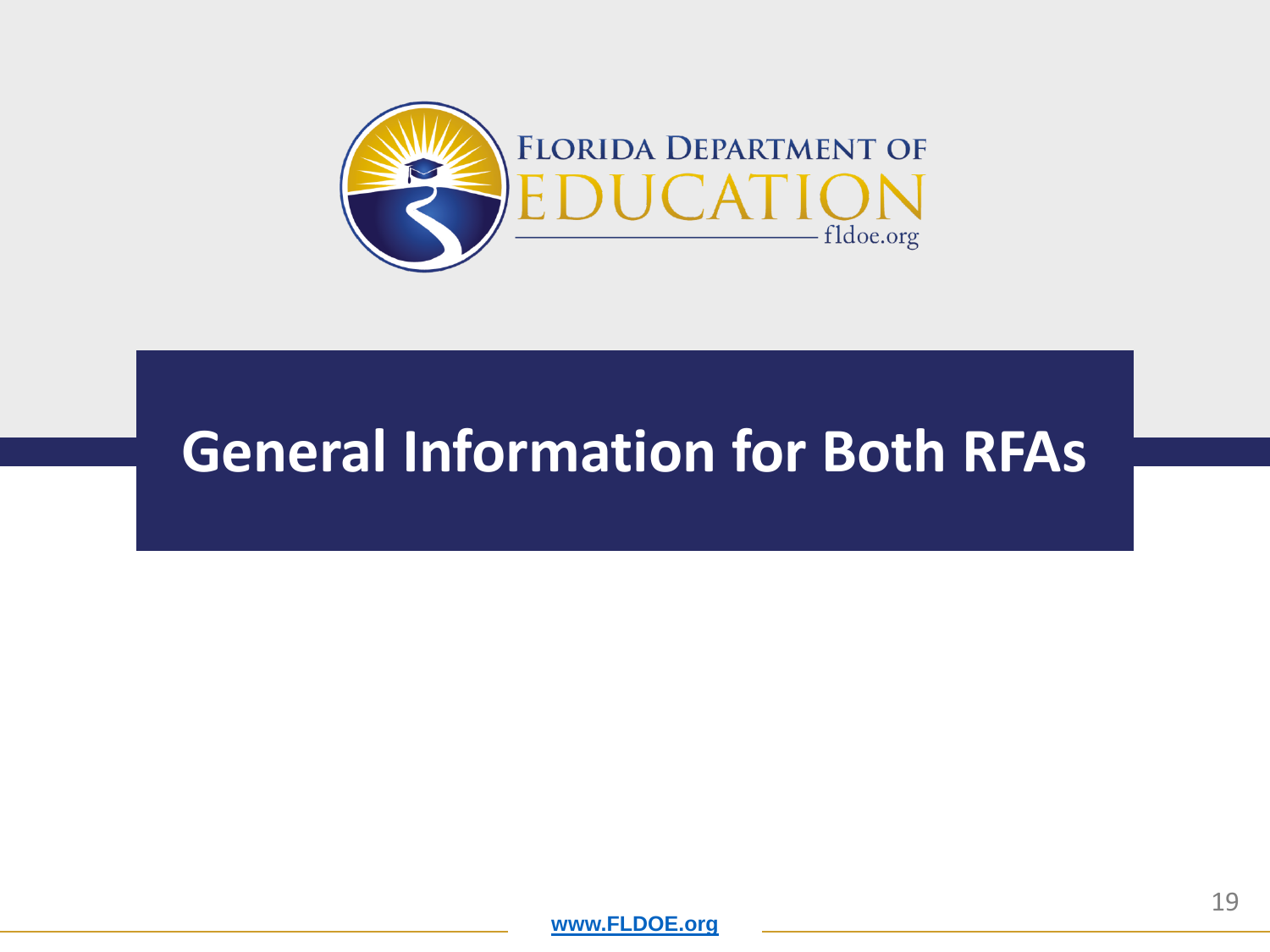

#### **Allowable Expenses**

- Program funds must be used solely for activities that directly support the accomplishment of the program purpose, priorities and expected outcomes during the program period.
- All expenditures must be consistent with the approved application, as well as applicable state and federal laws, regulations and guidance.
- Allowable expenditures may include costs associated with employing appropriate staff for the project, office materials and supplies and other relevant costs, including meeting room rentals, consultant fees, printing, etc.
- Expenses for personal digital assistants (PDA), cell phones, smart phones and similar devices, including the service costs to support such devices may be allowable, with FDOE prior approval.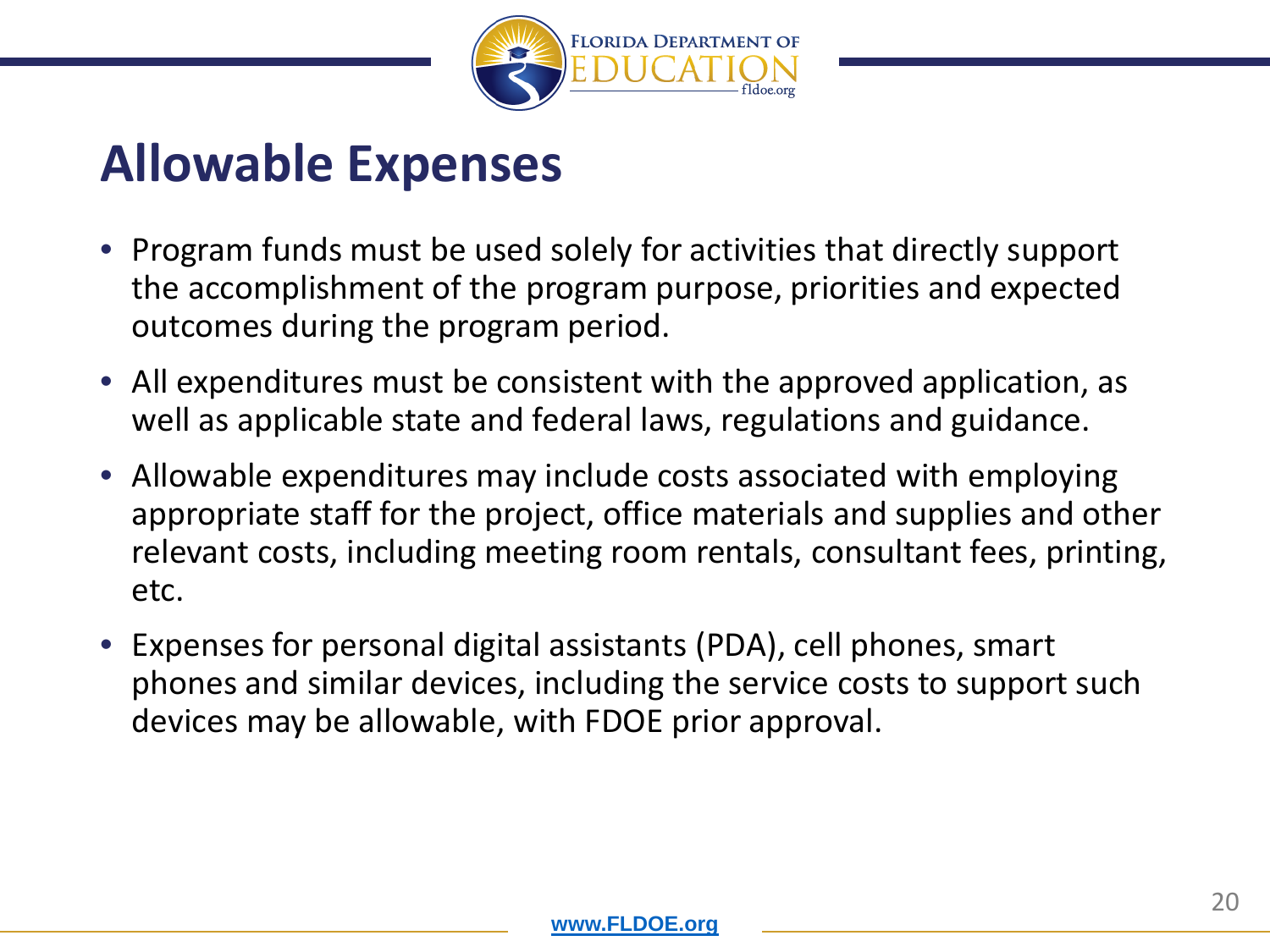

#### **Unallowable Expenses**

- A list of items or services that are generally not allowed or authorized as expenditures can be found in the RFA.
- A few examples of unallowable expenses:
	- Entertainment (e.g., a field trip without the approved academic support will be considered entertainment)
	- Meals, refreshments or snacks
	- End-of-year celebrations, parties or socials
	- Game systems and game cartridges (e.g., Wii, Nintendo, PlayStation)
	- Out-of-state travel without FDOE pre-approval
	- Overnight field trips (e.g. retreats, lock-ins)
	- Incentives (e.g., plaques, trophies, stickers, t-shirts, give-a-ways)
	- Gift cards
	- **Decorations**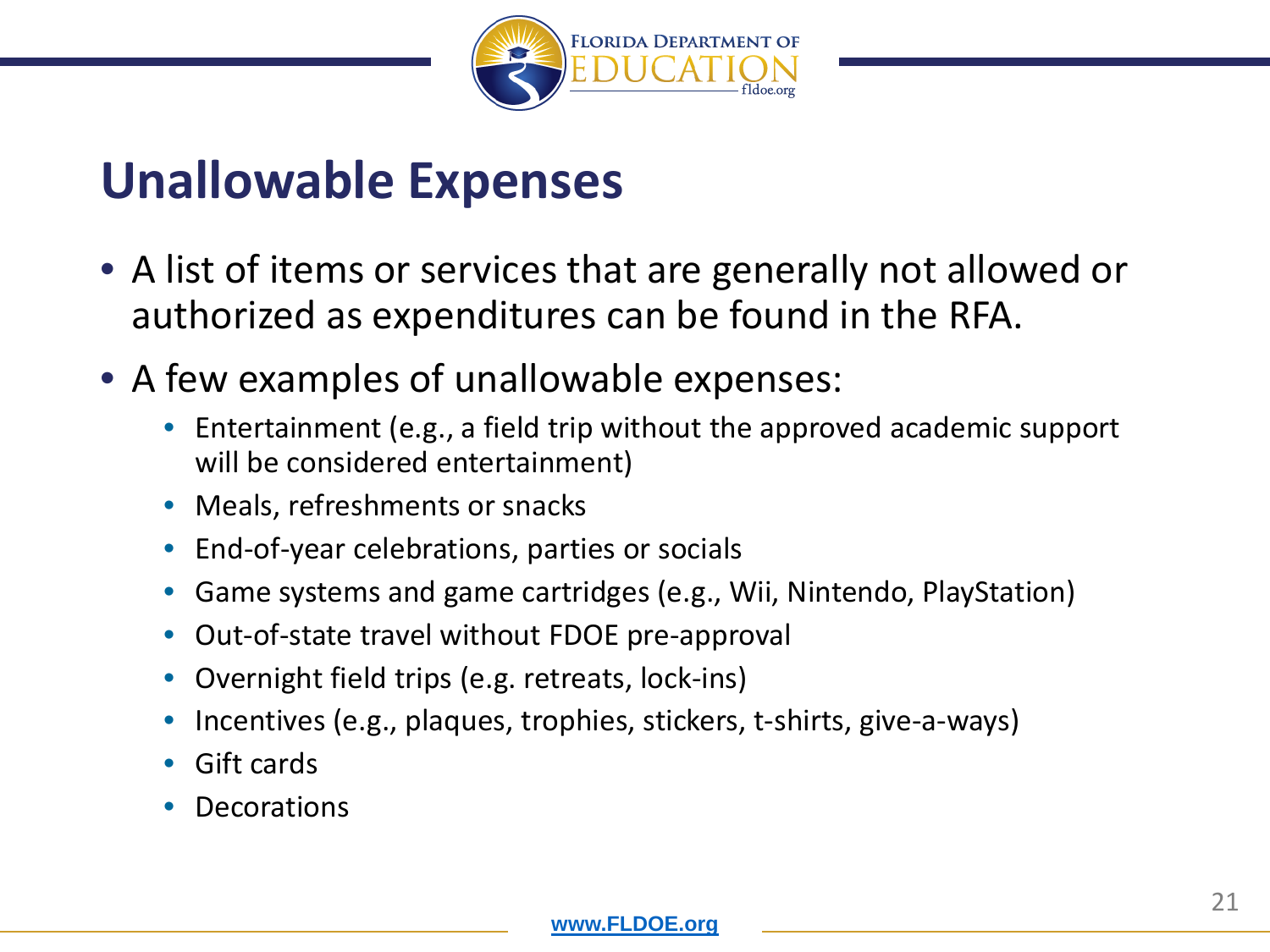

# **Required Components of the Applications**

- **Local Educational Agency (LEA) will:**
	- Assure that the program will abide by all federal, state and local laws;
	- Agree and sign the programmatic, fiscal, and reporting assurances attached to RFA;
	- Complete the Budget Narrative DOE101 and DOE 100A; and
	- Complete the RFA Project Narrative.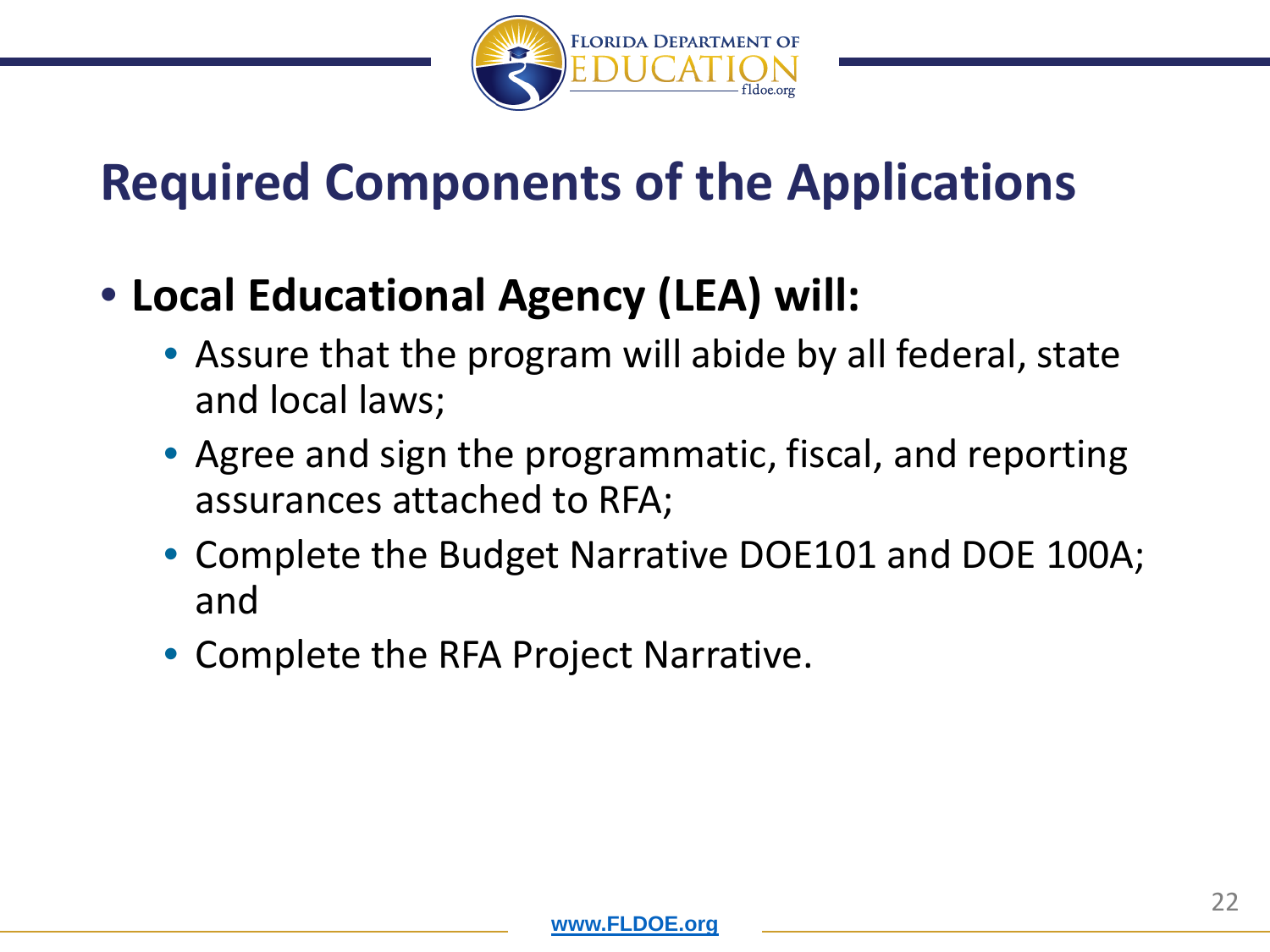

### **Submitting the Applications**

- Application must be submitted to the Office of Grants Management via ShareFile.
- Application is received in the timeframe specified by the RFA
- Application includes required forms: DOE 100A Project Application Form; CARES Act Elementary and Secondary School Emergency Fund Assurances; and Application and DOE 101 - Budget Narrative Form
- All required forms must have the assigned TAPS Number included on the form.
- All required forms must have signatures by an authorized entity. Electronic signatures are acceptable. Electronic signatures may include a pdf or other scanned version of a hard-copy signature, or a typed or imaged signature. If a typed or imaged signature is used, the document must be uploaded by the individual signing the document.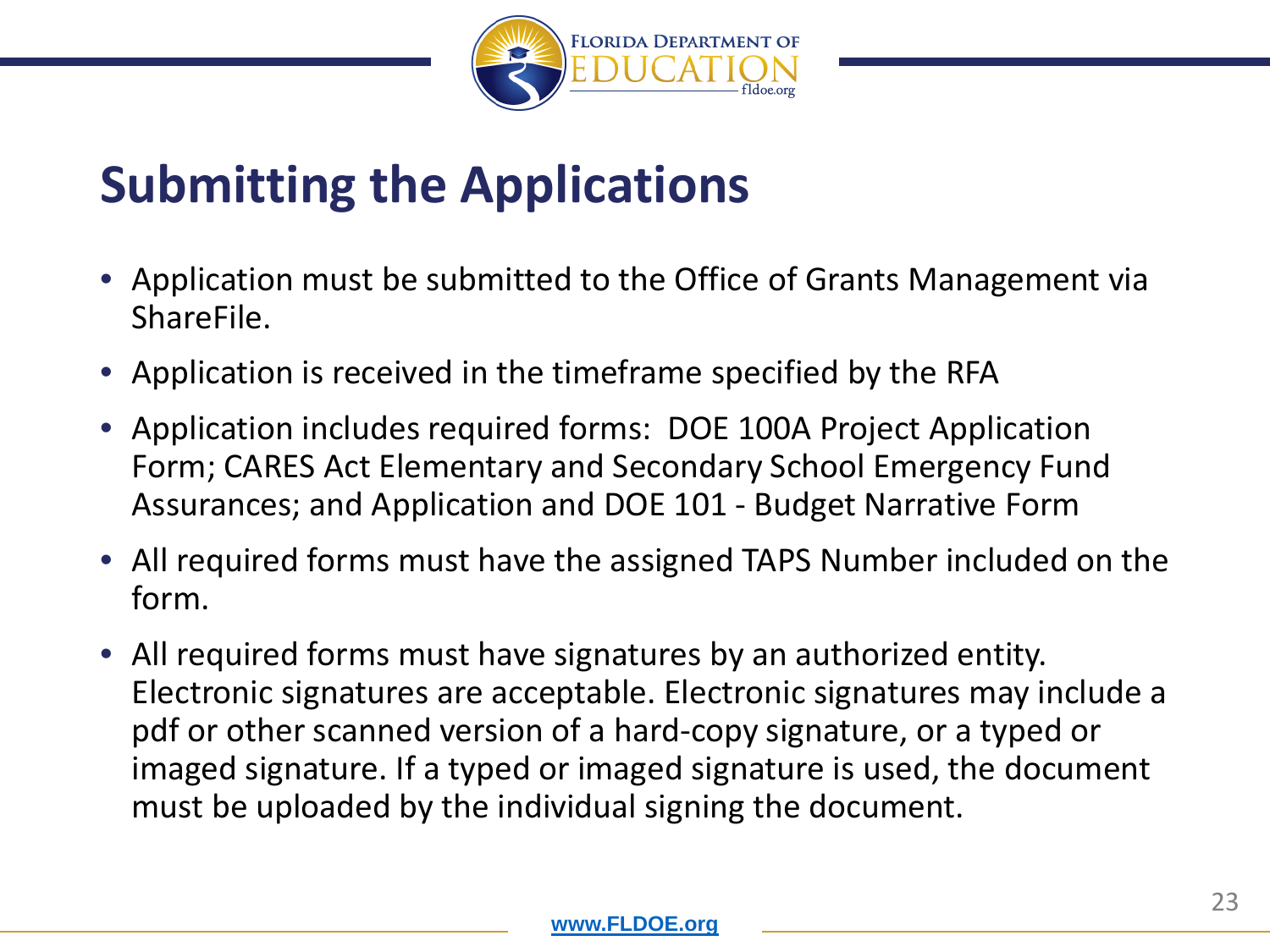

# **Questions?**